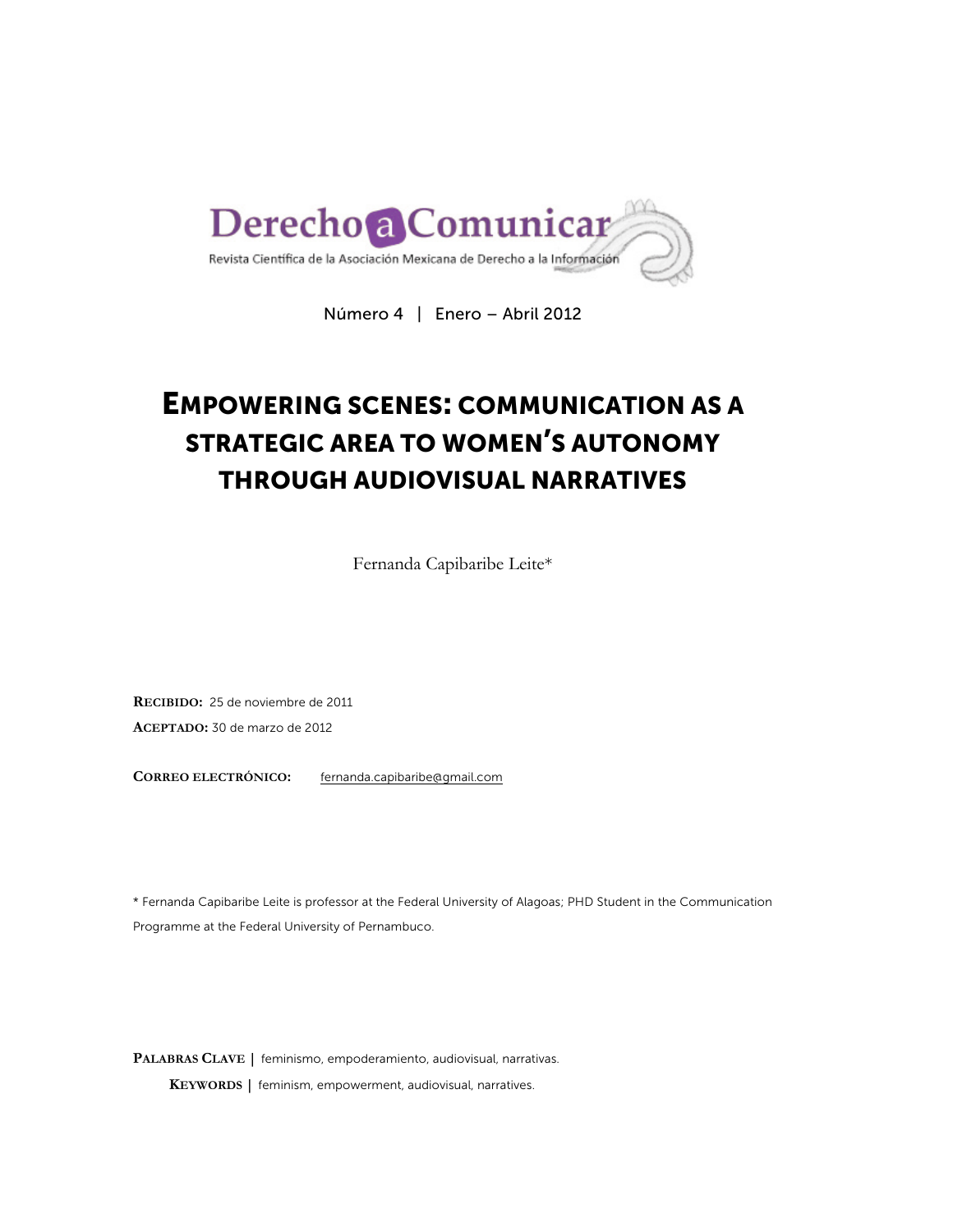## **RESUMEN**

El presente trabajo tiene como objetivo desarrollar un análisis sobre las estructuras narrativas de las imágenes, enfocando las historias de los cambios en la vida de las mujeres, con el fin de entender los límites de la autonomía y sus flujos, y también para definir las posibilidades de construcción para el concepto de empoderamiento de las mujeres. Es un enfoque que se propone con cuatro productos audiovisuales realizados por las vías del consorcio internacional de capacitación de las mujeres, compilado en una serie llamada *The Right to Be*, dirigida por Kat Mansoor. ¿De qué manera podemos observar, a través de estas narrativas audiovisuales, la dislocación del sistema falocéntrico y del direccionamiento al masculino? ¿Cómo y dónde podemos apuntar a la construcción de una nueva figura femenina en estas películas? ¿A través de qué estructuras aparece el concepto de empoderamiento, pasando de la persona sujeta a un contexto colectivo? Para reflexionar sobre estas preguntas, se pone en relación la triada compuesta por: a) las narraciones de subjetivación y de sus procesos, b) los discursos de minorías sociales centradas en la mujer y con base en los estudios culturales y c) el análisis del direccionamiento de la película y sus eventos asociados.

#### **ABSTRACT**

The present work aims to develop an analysis about the images narrative structures involving stories of change in women's lives, in order to understand the limits of autonomy and its flows, and also to define the construction possibilities for women's empowerment concept. It's being proposed an approach with four audiovisual products made by the international consortium Pathways of Women's Empowerment, compiled in a series named *The Right to Be*, directed by Kat Mansoor. In which way can we observe, by these audiovisual narratives, the dislocation of phallocentrism and male addressing? How and where can we point to the construction of a new female figure in these films? Through which structures does the empowerment concept appear, moving from the individual subject to a collective context? To reflect about these questions, it's being related the triad a composed by: a) the subjectification narratives and its processes; b) the social minorities discourses focused on women and based in the Cultural Studies and c) by the film addressing analysis and those events associated with it..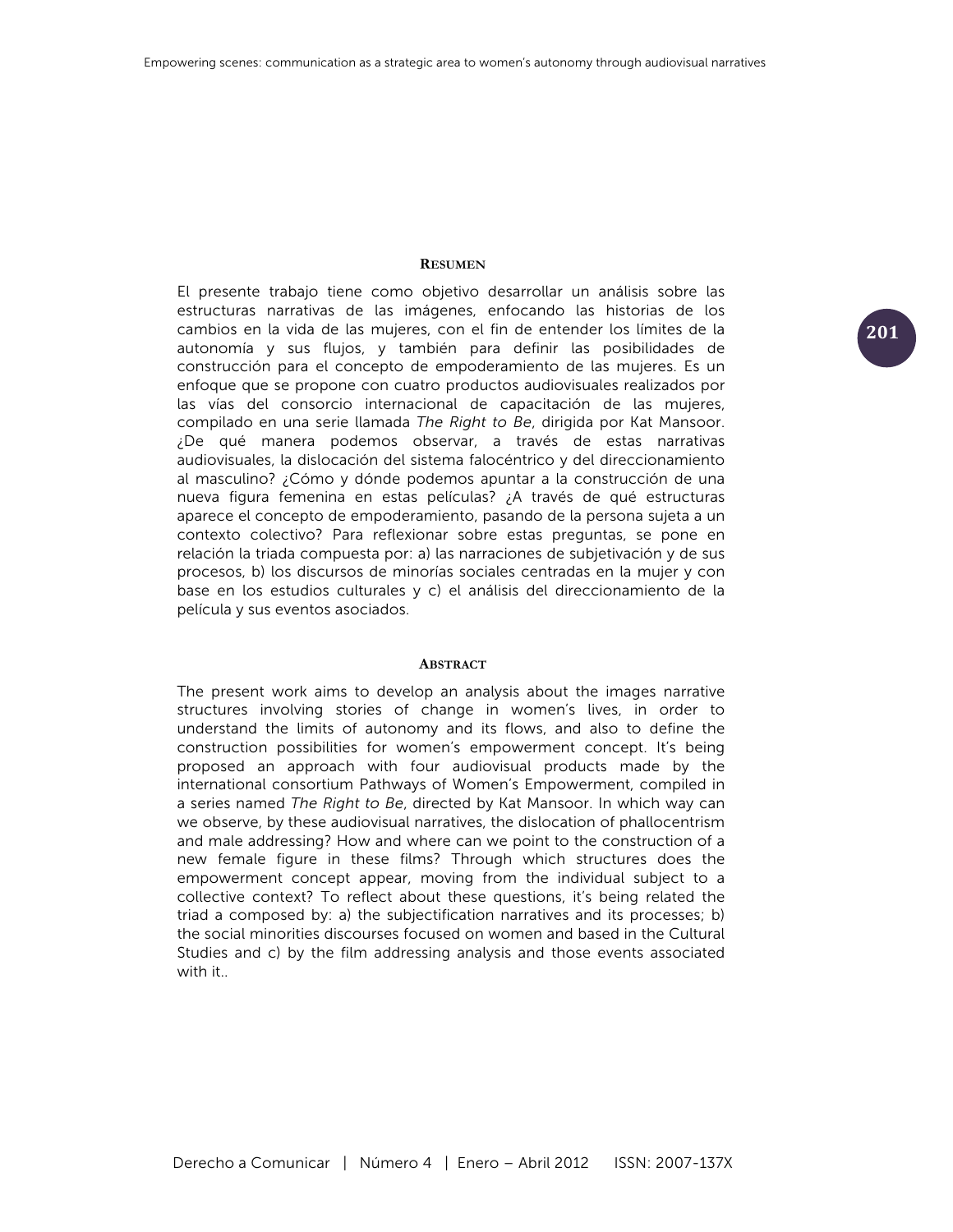# **<sup>202</sup> 1. FIRST SCENE: CONTEXTUALIZING WOMEN'S EMPOWERMENT**

In recent decades, through questions raised by the feminist movements, the issue of gender inequalities has attracted a growing interest of society. This movement is not only to uncover the contexts that legitimize the hierarchical power structures, but also to identify mechanisms for understanding and finding alternatives to the problem. From this perspective, the term *women's empowerment* has been used, in post-modernity, to reflect on, produce narratives and implement effective policies focused on women as representatives of social minorities. In general, initiatives which target the deal approaching empowerment processes construction, above all, involving possibilities of thinking about the autonomy achievement for women, individually and collectively.

We note, for example, processes triggered in order to promote and/or analyze the political participation of women in society, as well as those directed to delimitate the scope for sexuality and relationships possibilities regarding the female body. But what, after all, does legitimize empowerment? Are some processes more crucial than others? Are some more relevant and others more durable?

In this context, two observations are worth being highlighted: a) the term empowerment has carried an intrinsic polysemy related to it's possibilities of meaning, because of the broad spectrum of its uses b) paradoxically, the inclusion of empowerment in *gender agenda* has been restricted to policymaking, in general directed to governments and international institutions, not entering, in any substantial way, in those processes that permeate women's daily lives, leaving aside those trails that lead to more underlying and less obvious –but no less important– autonomy achievement (Cornwall, 2006).

It's possible to notice, for example, that, despite the way images and audiovisual culture has permeated our daily lives in all its possibilities of media coverage, this kind of narrative does not seem to have acquired the status of legitimacy on discussions involving the sense of autonomy for women on its various fields. Also, in the other direction of the track, only very recently the concern regarding gender differences in images addressing strategies was allocated in the considerations involving visual and audiovisual narratives, and yet seems to have acquired a prominent place in the (audio)visual culture studies.

Based on these reflections, this paper focuses on the compilation of four short films entitled *The Right to Be*, directed by Kat Mansoor and produced by Animal Monday, from the United Kingdom. Each of the four films is based on a female Brazilian character that, by different reasons for each, experienced significant stories of change in their lives and moved through the flows of autonomy and decision-making capacity from their own choices. Creuza, Cristina, Jane and Negra Jô: women who projected themselves to a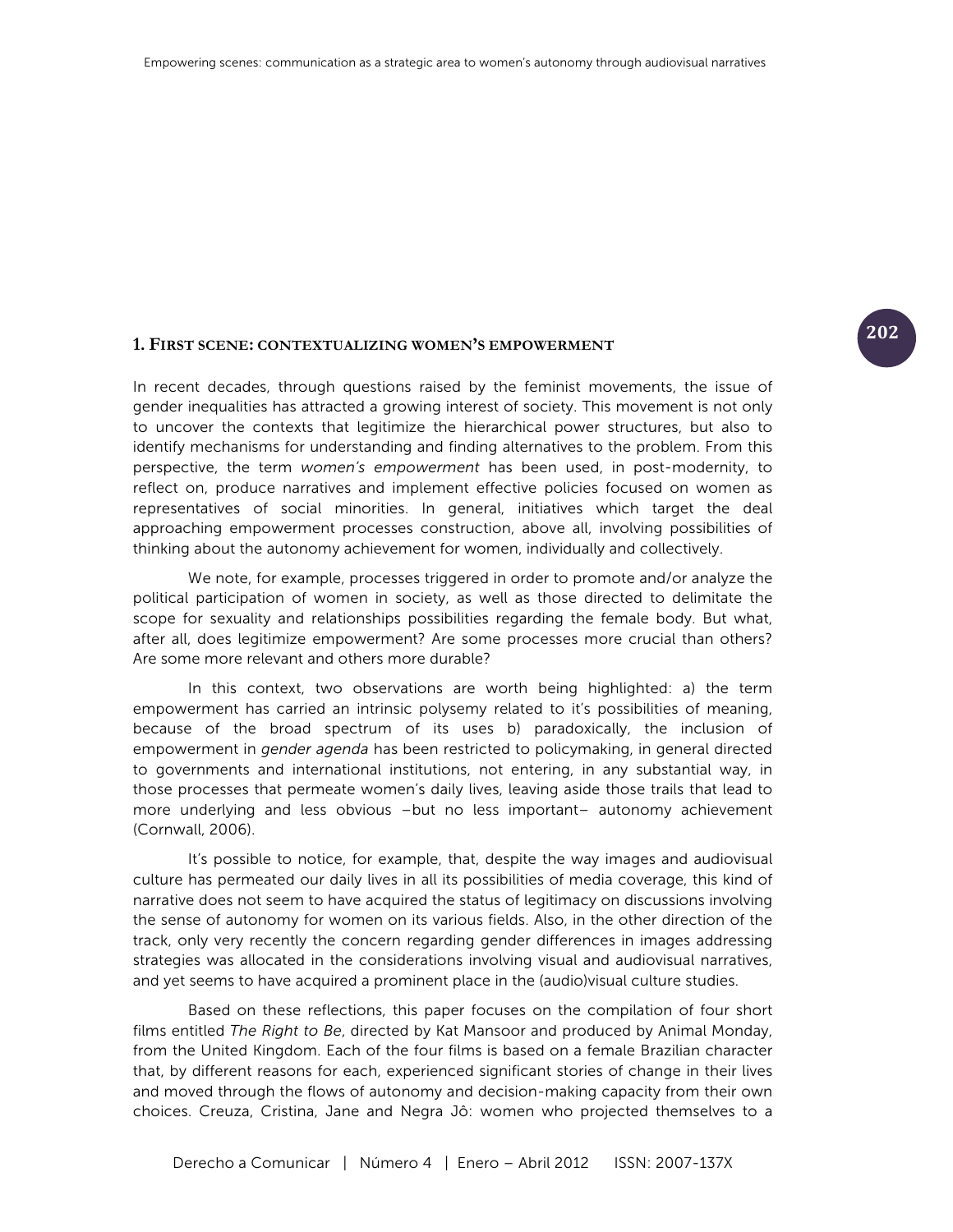better circumstance in life by a sort of activism against prejudice and marginalization. Among a lot of possibilities, these characters were chosen because of their capacity of mobilization and transition from an individual to a collective sphere. To summarize briefly, the films were made by and addressed to women, containing a sort of narrative that aims explicitate the idea of empowerment. Some questions emerge from this scenario...

First, it is pertinent to ask how this discourse about autonomy is implemented in the filmic language: through which structures is it constructed in the films? By other look, is intersting to reflect about the subjetification processes presented in the screen play: can self report trigger identification processes and bonds of belonging, making a collective set from individual questions? Last but not least, it remains to inquire about the limits of negotiation between film and spectator in terms of addressing issues: is this kind of narrative establishing a new image addressing program, by destabilizing the places of power and introducing new narrative models, which assume *subject-position* (Ellsworth, 2001) through images?

To give embodiment to the proposed analisys, I bring the idea of *empowermentimages* in the films as rupture images, by the prospecting of its protagonists as agents of change. In a larger scene, then, is important to know if the burst discourse is sustained through its narratives. A scenario of autonomy for women can be traced through such types of narrative as it is possible to point out developments in the context of a broader transformation. Only then we will be able to consider women's empowerment processes through a feminist film narrative.

#### **2. WHY DO MATTER EMPOWERMENT-IMAGES?**

Laura Mulvey (1999: 833) affirms that the fascination for films has been historically "reinforced by pre-existing patterns of fascination already at work within the individual subject and the social formation that have moulded him". She writes from the starting point that the way the magic of cinema constructed its foundations has to do with "the way film reflects, reveals and even plays on the straight socially established interpretation of sexual difference which controls images, erotic ways of looking and spectacle" (*ibidem*).

There are no doubts that the actual spectacle society, together with the (not so) new possibilities of media coverage and images circulation possibilities seem to have approached all the thinkable themes and contexts (Castells, 1999). However, what appears as possibility does not guarantee transitions, or even inversions, in the addressing strategies. As Mulvey (1999) points out, the phallocentrism is structured unconsciously, and the strategies of breaking this order must deal with the very much introjected order of patriarchy. It is not uncommon the perception that many media products addressed to women, instead of dislocating the power structures historically established at the gender differentiation, end up just playing the role. As a consequence to the fact, we can usually observe a disconnection between lived experience, desired experience and sense of belonging to women.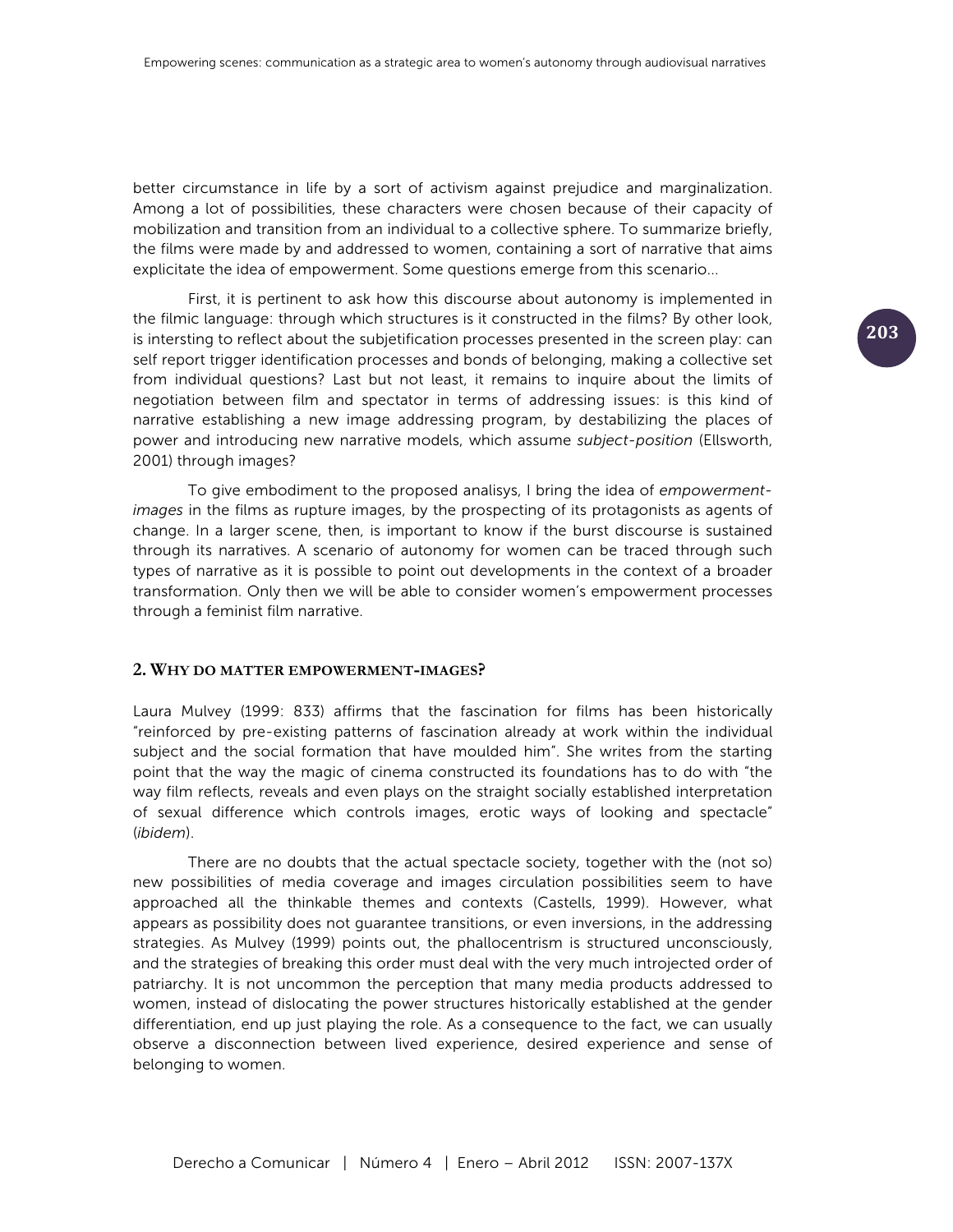In the media productions from the *mainstream*, mainly the audiovisual ones, the female figure is usually embodied in a passivity logics and expresses herself through the silence in what referes to male gaze. This seems to circumscribe on women a contradictory double movement: on the one hand, adhere to an imaginary of patriarchy as a given and stable sittuation, i.e., being mirror to the desire of otherness; on the other hand, reject the representation of the *me-woman* in this kind of imaginary, as a label which does not fit in what they construct as subject referencing. In this sense, feminist inicitatives have been working on some underlined paths as a political issue, by approaching themes in a pathemic way, and creating new addressings in *subject-position* products targeted to women.

As one of the above mentioned projects, the Pathways of Women's Empowerment Consortium<sup>1</sup> tries to articulate a formal discourse involving the meanings of empowerment for women with the production of media narratives approaching stories of change in women's lives, seeking for alternatives that can promote changes in a broader scale, multiplying the voices that assume the female figure as an active and autonomous subject. Beyond the various audiovisual products made by the hubs from the consortium, I'm bringing to analysis the before mentioned compilation *The Right to Be* with the goal of understanding which paths are those, and rather if they really work in what they aim to. Is this initiative developing a new applicable methodology of film production and addressing, based on a new narrative structure?

From a brief look, it is evident in the films the way that their narratives gain strength personal testimonials and/or the ones that make direct reference to specific subjectivities focused on individual stories. Four characters who, by their lives stories, tell briefly (the films have three minutes duration each) the spectators about major women issues and concerns.

Creuza is a councilor candidate in the city of Salvador by her history of activism in defense of women domestic workers in Brazil. Having started to work when she was 10 years old, she narrates in the film, briefly, her stories of violent and unequal social relations according to her condition, as well as the social mobility due to the struggle for improvements in the trade union activist.

Cristina is an actress and feminist who linked her career to advocacy for women's rights (especially sexual and reproductive ones). She assembled a group of street performers in the city of Pernambuco named *Nuts Lilac Girls*, <sup>2</sup> which develops its action scripts based on themes which are configured as issues of global matters in women's lives, just as the abortion legalization, subject of her testimony and performance in the film.

Jane is a HIV positive former prostitute and current model working in the brand from Rio de Janeiro entitled DASPU. Founded by the also prostitute and activist Gabriela Leite, the brand was created in order to, both, create a fashion market addressed to the

<sup>&</sup>lt;sup>1</sup> The consortium's research program involves the following institutions: the Nucleus for Interdisciplinary Studies on Women –NEIM/UFBA, Salvador– BA, Brazil; the Center for Research on Gender in IDS Institute of Development Studies, Brighton, England; the Centre for Women's Studies at BRAC University, Dakha, Bangladesh; the American University in Cairo, Egypt, and the University of Ghana, Accra, Ghana.

<sup>&</sup>lt;sup>2</sup> My translation of Loucas de Pedra Lilás.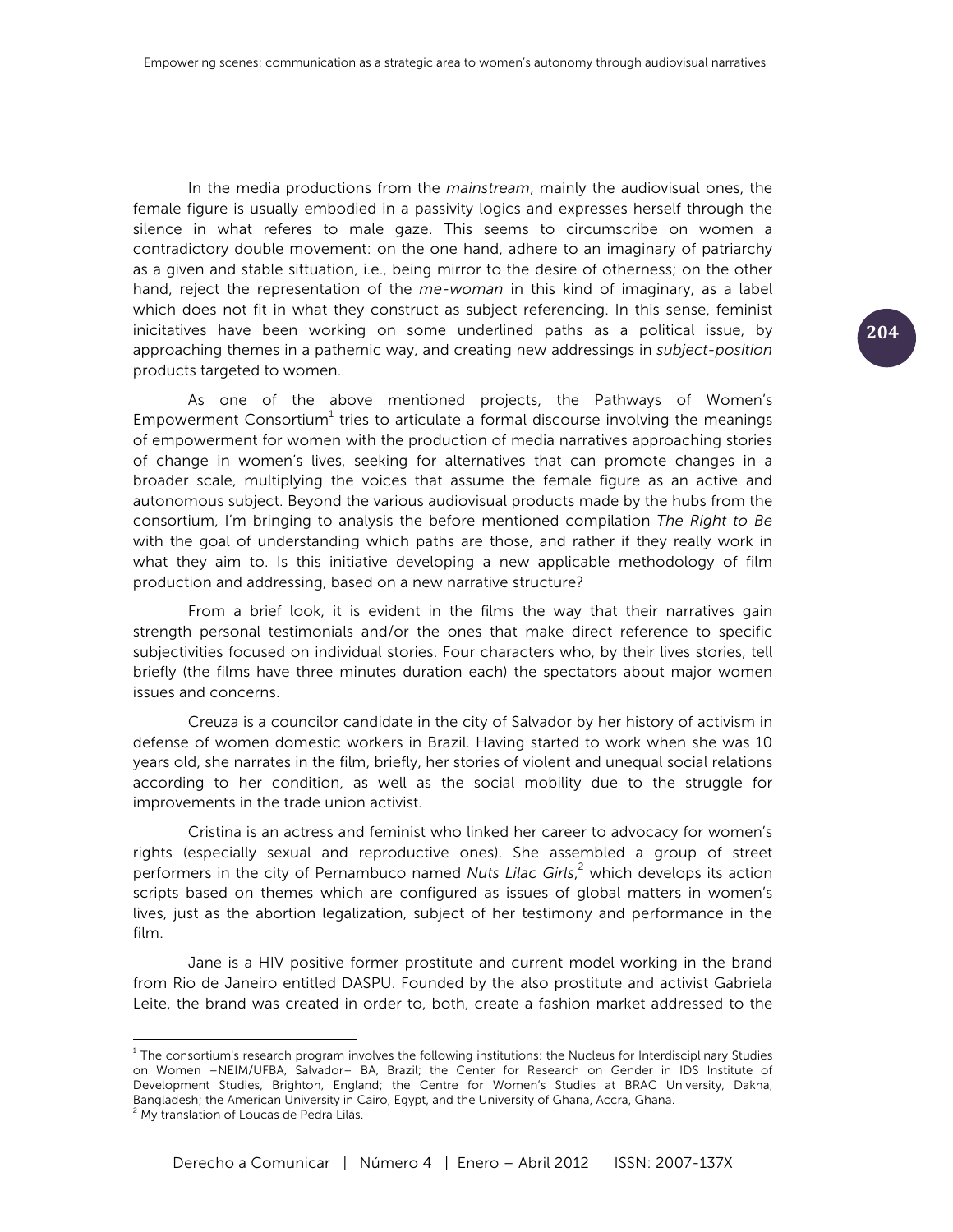universe of prostitution, as well as put on the agenda the theme of prejudice and morality associated with this profession. Throughout the film, while doing a photo shoot for the brand, Jane tells her story of prejudice and despair with the disease bringinf the sense of how her career has changed the way she saw her life, her self-esteem and autonomy.

Negra Jho is a militant black woman who owns a hairdressing shop in the city of Salvador specialized in afro hairstyles and addressed mostly to black people. In her shop, it's not contemplated any possibility of assertion of whiteness through the hair, what leaded, by this proposal, to the creation a niche audience and made her become one of the most respected owners in town, being a reference for her activism and work. In the film, while hairdressing one of her female clients, she tells about how her familiar and problematic history was strengthening to her self-esteem and conception of who she was and how should play her role.

What do the stories of these four women have in common? Cases of overcoming in their lives, reached by some sort (or a lot of them) of activism. How are these stories represented in the film audio and images? First, all of them are self-referential testimonials in which the characters introduce the *subject of the margins* in the background, allocated in the past, to contextualize the emergence of a new subject as the moment of placement in opposition to a inferiority condition. Negra Jho affirms that she thought she was ugly during a great time of her life, but now she knows that "beauty is political"; $\delta$ Cristina says that, from her life experience of fear, she intends to "arouse indignation";<sup>4</sup> Creuza refers to her candidacy –of a black, poor and former domestic worker woman– as a counterpoint to the white and rich men hegemony in politics, cause for which she will "struggle until the end";<sup>5</sup> Jane refers to the dream world and glamour present in the model's career as a weapon against despair and a powerful instrument for "the elimination of social differences".6

By these preliminar observations, we could already point to the construction of what I'm calling *empowerment-imagens*. But, before the assertive can be affirmed, it's important to investigate about how the discourse that narrates the audio tracks in those women's voices is represented by the sequences of images. To which tracks do these last ones lead us? I will, here, point two features present in all the films that seem to be significant to reflect about an identity trace in those images, indicating them as possible audiovisual narratives of empowerment.

The first aspect represented by the images refers to the dialogue between a closeup detail of the faces of the protagonists and shots that show the actions they perform. Gilles Deleuze (1983) discusses about this structure as a strategy, rather than simply a scene composition, that allows us to establish an affective relationship with the film. "The image-affection is the close-up, and close-up is the face..." $\prime$  (103).

Starting from Henri Bergson's definition for the term *affection*, Deleuze postulates that a film structure will be as more passionate as more it can work the micro movements

  $3$  My translation of "beleza é política".

<sup>&</sup>lt;sup>4</sup> My translation of "despertar a indignação".

 $<sup>5</sup>$  My translation of "lutar até o fim".</sup>

<sup>6</sup> My translation of "eliminação das diferenças".

 $^7$  My translation of "a imagem-afecção é o primeiro-plano, e o primeiro-plano é o rosto...".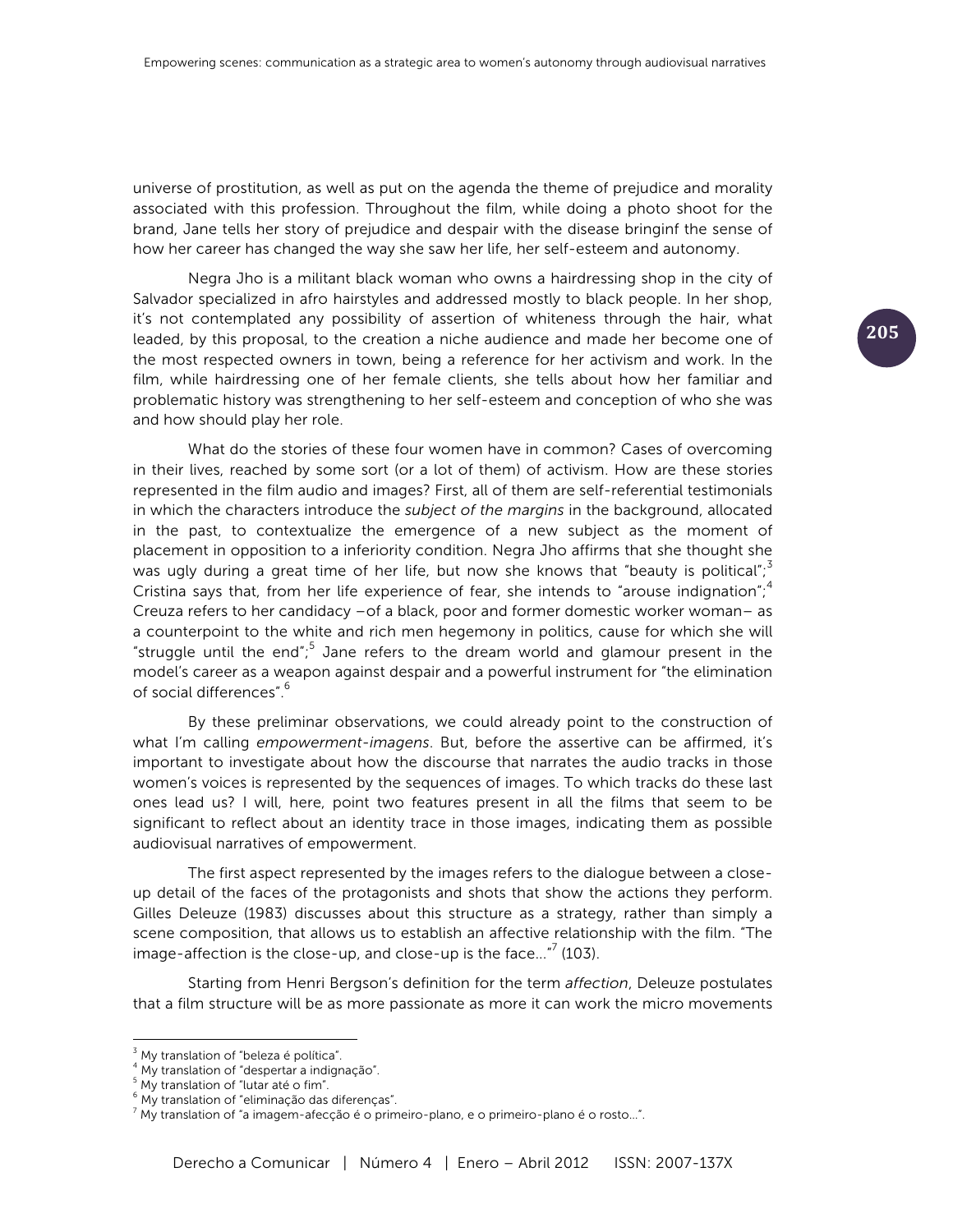in close-up shots as expressive unity. The face in close-up act, therefore, as a receiver plate, static, "who sacrificed the essential of its global mobility, and collects or expresses all kinds of small local movements, those which the rest of the body maintains commonly buried"<sup>8</sup> (*ibidem*: 104). From small, subtle nervous reactions, present in this shot that gains dimension on screen, we would be able to recognize expression strength in images, who would guide us from the quality of reflection to the expressed desire, leading us to a sense of belonging, within the narrative.

Under the circumstances, one can make two types of questions to a face: what do you think? Or: what's up with you, what do you have, or what you feel or resent? At one time, this face thinks about something, if fixed on an object, and this is the sense of admiration or astonishment, which the English wonder retained. To the extent that thinks about something, the face is especially true for its surrounding contour, its reflecting unit that elevates itself everywhere. At other time, instead, it tastes or resent something, and then goes through an intensive series that its parts cross until a paroxysm, each part assuming a kind of momentary independence (*ibidem*: 104-105).<sup>9</sup>

From this view, watching the four films (and regarding the time lapse corresponding to the context in which Deleuze developed the idea of affection-images and its use now), we could risc affirming that the junction of these two moments –the narrated testimonial one, composed by the close-ups, and the one from which the action is unfolded– guides us towards those intensive faces that are contrasted to the reflective quality present in stories of the past. We can see Cristina talking about her fear from images that show her mouth, occupating the whole screen. At the moment that follows, the film shows us dramaticity by the character's performance on the streets, just to guide us back to details of her face, trembling, when she afirms that she wants to arouse indignation.

Together with the *image-affection* idea deslocated to this analysis, the other feature related to the composition of *empowerment-images* reaches us through the use of frequent subjective shots, that keep on switching, along the plot, the subject's referential view: at one time, the viewer is the spectator; at the other, the protagonist. This strategy works as an explicit logic of approchement between the subjects of action in the films, i.e., the four women who recount their personal experiences as stories of autonomy achievement, and the receptor, i.e., all women (and men) watching the plot and who are, during these three brief minutes on each film, called to live the reported stories.

At Jane's story, for example, we can see through the eyes of the makeup artist, who prepares the model for the photo shoot, and also by the female photographer's gaze, when looking at the camera while makes image records from Jane. But we are also summoned to see through the eyes of the model, viewing the camera, or the makeup

 

<sup>&</sup>lt;sup>8</sup> My translation of "que sacrificou o essencial de sua mobilidade global, e que recolhe ou exprime ao ar livre todo tipo de pequenos movimentos locais, que o resto do corpo mantém comumente soterrados".

<sup>9</sup> My translation of "de acordo com as circunstâncias, pode-se fazer dois tipos de perguntas a um rosto: em que você pensa? Ou então: o que há com você, o que você tem o que você sente ou ressente? Ora o rosto pensa em algo, se fixa em um objeto, e este é o sentido da admiração ou do espanto, que o Wonder inglês conservou. Na medida em que pensa em algo, o rosto vale, sobretudo por seu contorno envolvente, sua unidade refletora que eleva a si todas as partes. Ora, ao contrário, ele prova ou ressente algo, e então vale pela série intensiva que suas partes atravessam sucessivamente até um paroxismo, cada parte assumindo uma espécie de independência momentânea".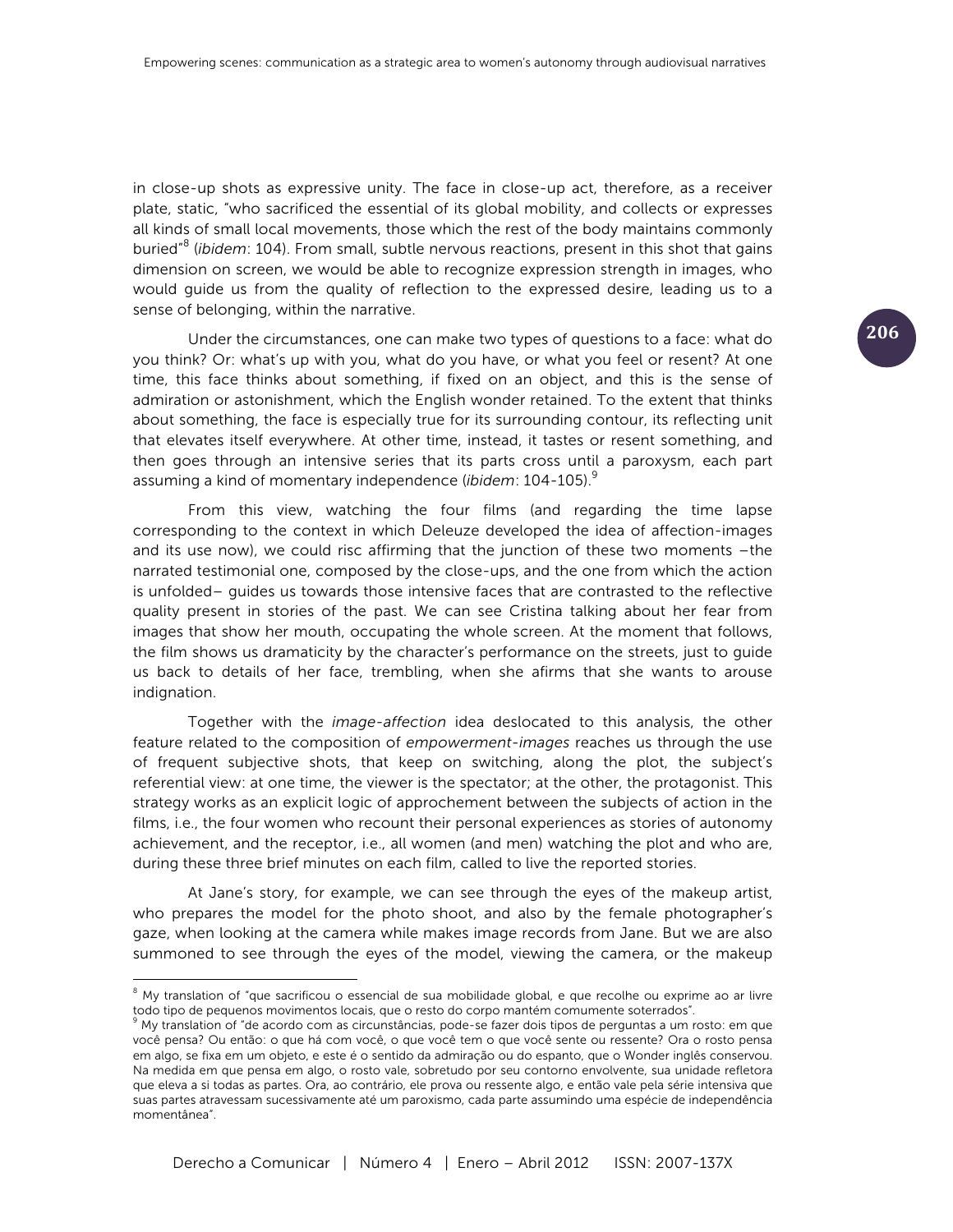artist just in front of us, in close-up shots. The same happens in Negra Jho's film, when "we are", sometimes, the customer, who sees by the mirror the woman working at "our" hair, and sometimes the protagonist, looking at the hair "we're" working at, also through close-up shots.

What the proposals in these productions seem to want to highlight is justly this *pathos*, manifest through the introduction of subjects to the plot, which can be, both, who appears in the film and those who watch it. The activism of women is used here, therefore, not only as a political act, in which the power struggles and hierarchies are explicit, but as affirming subjective processes, giving rise to the "hidden areas of instability" (Bhabha, 1998) present in everyday women's lives narratives. The feeling is that the film refers to "them", but it could be "me". And, according to Maria Inácia D´Avila Neto and Cristiana Baptista (2007), the only way of reaching this goal is through the construction of a *pathemic*<sup>10</sup> structured narrative.

In our proposal, we are assimilating the *pathemical*, in one hand, by the narrators intent to provoke it, as, in the other, through a greater or lesser response from the audience to admit it. This leads us to the assumption that there is dialectic between the narrator and her/his narratee, i.e., the assistance that produces new temporality and spatiality, in every time when each story is told<sup>11</sup> (*ibidem*: 5).

No doubt that these subjective processes aim to confer a differential displacement of some of the power affirming spaces usually assigned to women. It is, therefore, a transgression discourse, as long as it gets to "places", in the plot, where other films do not. The social differences brought by these productions are not homogeneous or with no apparent conflicts, but maintains "its political will to assert the specificity of lived experience, bodily feminine, rejecting sexual difference in a disembodied and supposedly postmodern anti-essentialist subject"<sup>12</sup> (*ibidem*: 6).

# **3. BY THE TIME I WAS LIVING IT: CONSIDERINGS ABOUT THE REFERED**

#### **EMPOWERMENT-IMAGES**

 

The auto referred reports articulate the repressed desires that want to free themselves and be documented. In this context, "the subjects not only have experiences, but can narrate

 $10$  The idea of pathemic, as descripted by the mentioed authors, is associated with the junction of narrative and passion, of cognition and affection. The authors advocate that this is the way to consider nominal narratives directed to the subject-women as effective ones.

 $11$  My translation of "em nossa proposta estamos assimilando o patêmico de um lado à intencionalidade das narradoras de provocá-lo, como, de outro, a uma maior ou menor receptividade do público em admiti-lo. Isso nos leva à assunção de que existe uma dialética entre o narrador e seu narratário, isto é, a assistência, com a<br>produção de novas temporalidades e espacialidades, sempre que cada narração é contada".

My translation of "sua vontade política de afirmar a especificidade da experiência vivida, corporalmente feminina, rechaçando a diferença sexual descorporificada em um sujeito supostamente pósmoderno e antiessencialista".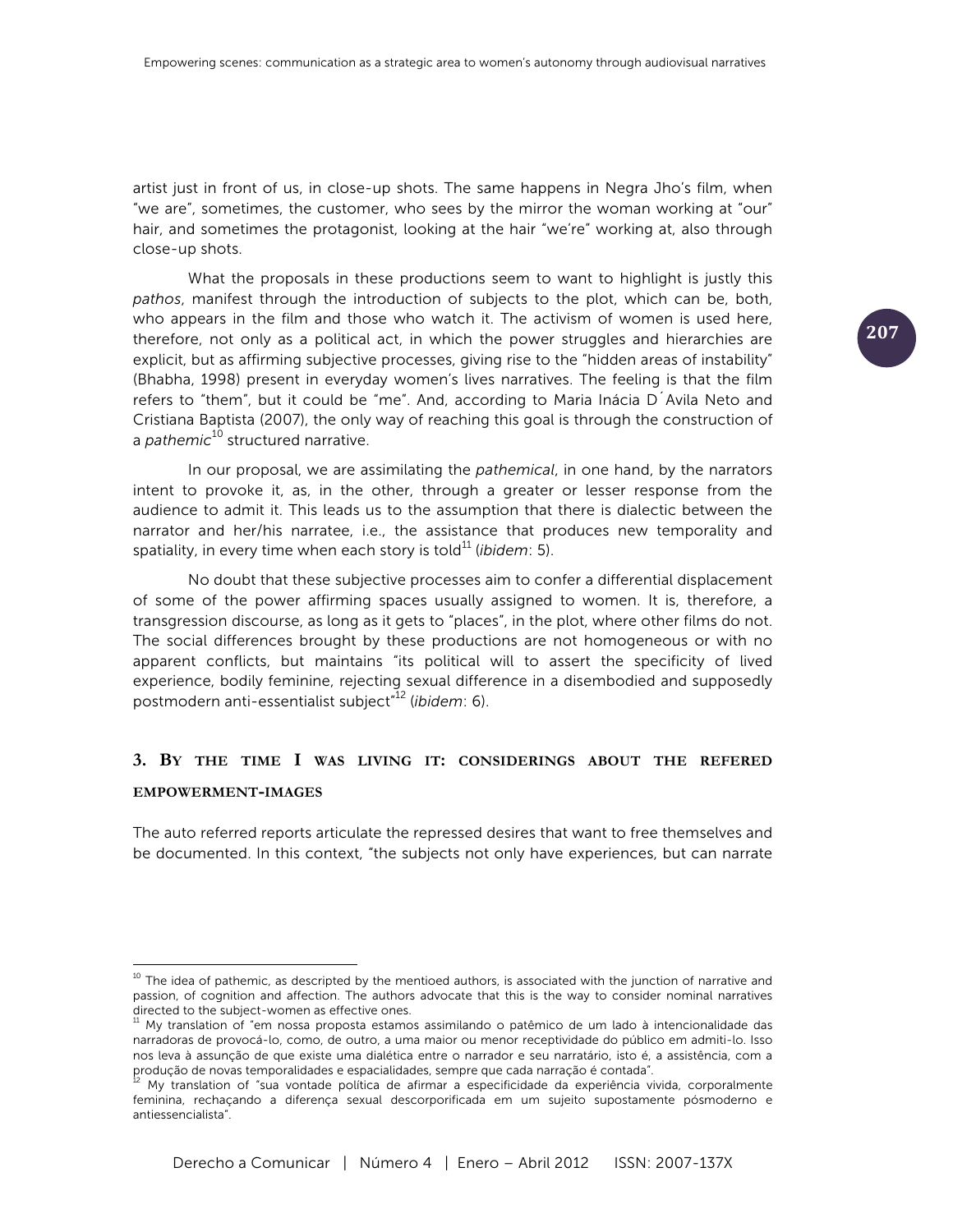them, weave their meanings, and, doing so, assert themselves as a subject. Memory and memory testimonials would be a cure for alienation and reification<sup>"13</sup> (Sarlo, 2007: 39).

It is possible to observe that "these marginal subjects, which would have been relatively ignored by other modes of narration in the past, "demand new method requirements and tend to a systematical listening of the "memory discourses": diaries, letters, advices, prays" (*ibidem*: 17). The nominal narratives made from and addressed to women recount, this way, how they negotiate their relations of approaching and shifting with an "I" and the "other" in their everyday life. The act of telling stories from intimacy to audience hits the screen loaded with significance not only by words, but by the body uses, acquiring a testimony narrative status, that is more than verbal: it is gestural, corporeal, visceral.

It is in this sense that the collective dynamics, often made possible in specific groups, stimulate the narrative process in community settings and may be considered as "transitional spaces", in which women make the passage from the private, domestic familiar life, to a public universe. By recounting their life stories in the public arena, these reports are transformed into ways of coping and social position achievement $^{14}$  (D'Avila Neto & Baptista, 2007: 2).

We must consider, however, that the effectiveness of a discourse translated into filmic narrative is directly associated with how it links image sequences, audio tracks and decodable cognitive systems. To bring out the questions and also to produce the effects to which it is proposed, it is important that the audiovisual narrative structure can go through a sort of gateway, establishing connective bonds between narrative and passion, between cognitive formats and generation of affection. These are mechanisms related to how form and content are articulated in films. In short, I would note the observation that, if a film is intended for a particular purpose from its narrative and also in relation to whom it is addressed, it needs to reach a certain stage of perceptual activation, which is difficult to be measured.

Bringing the reflection to the analyzed films, and contextualizing them as products of a major purpose, established by preexistent goals in the consortium, i.e., justify a certain approach to women's empowerment, it's pertinent to point out two considerings related to the effectivness of the current narratives as imagetic constructions. In a first place, we must consider that the individual testimonials through memory always go through a process of reconstruction, in the present, of a given moment in the past. And, as reconstruction, the report is liable of expropriations and reappropriations. In addition, play the game of explicit addressing to a particular social group targeting a specific discourse means that these reconstructions can occur in a very predictable trajetory, i.e., the statements are based on what they are supposed to be. In

<sup>&</sup>lt;sup>13</sup> My translation of "o sujeito não só tem experiências, como pode comunicá-las, construir seu sentido, e ao, fazê-lo, afirmar-se como sujeito. A memória e os relatos da memória seriam uma cura da alienação e coisificação".

<sup>&</sup>lt;sup>14</sup> My translation of "É nesse sentido que as dinâmicas coletivas, viabilizadas muitas vezes em grupos específicos, estimulam o processo narrativo em contextos comunitários e podem ser consideradas "espaços de transição", pelos quais as mulheres fazem a passagem do âmbito privado, da vida doméstica familiar, para o universo público. Ao narrar suas histórias de vida no contexto público, seus relatos transformam-se em formas de enfrentamento e posicionamento social".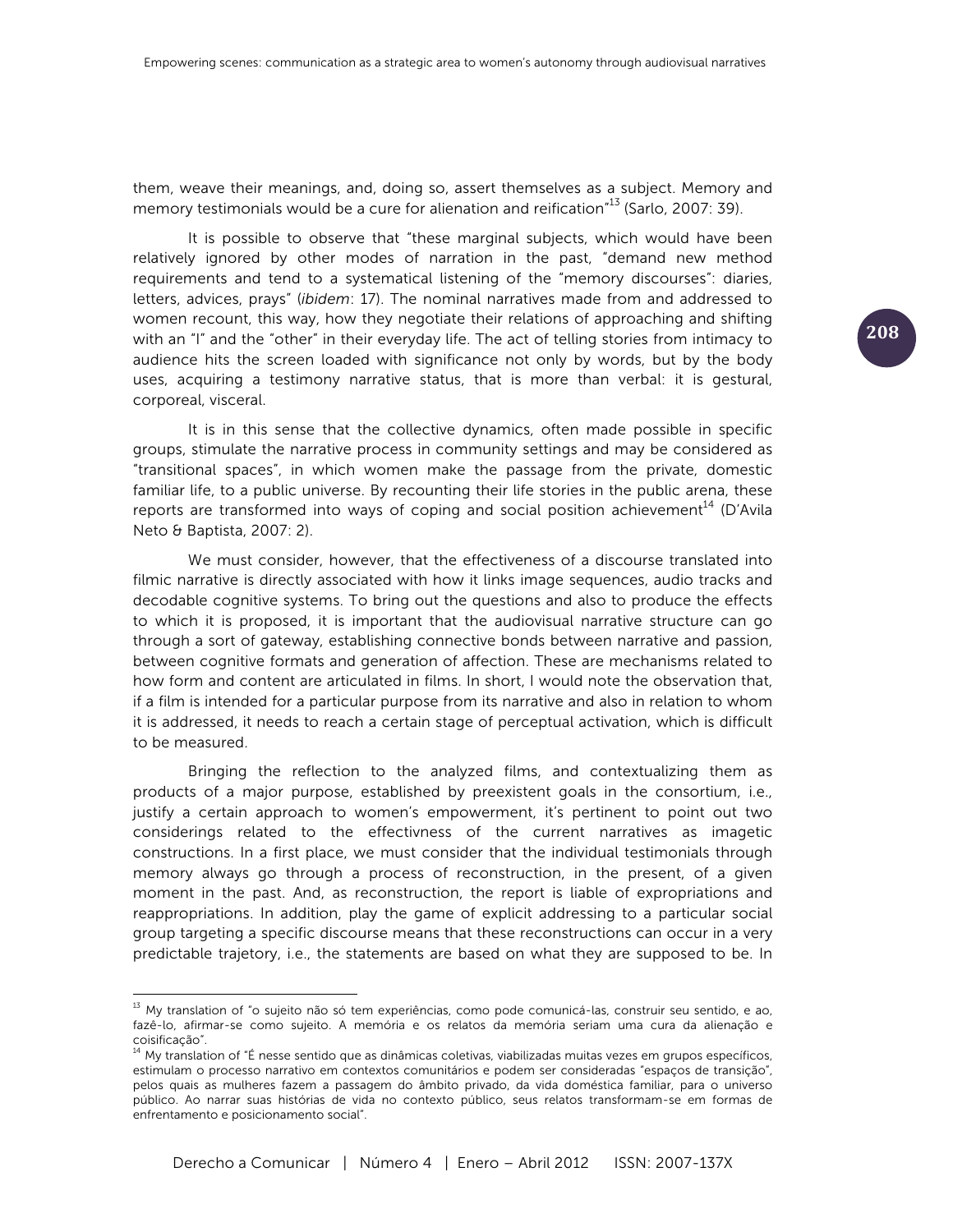this sense, while telling our life memories under the aegis of empowerment, we are naturally tempted to fit these stories in what is expected to set them as stories of change towards autonomy. We must ask ourselves, then, about how much of this *now-telling*  reports contains about the past: "in which present is narrated, in which it is remembered and what is the past that recovers<sup>"15</sup> (Sarlo, 2007: 48-49).

The testimonial reports are "discourse" in this sense, because they have a narrator as an implicated condition in the facts that does not chase one truth outside the moment it is announced. It is inevitable the mark of the present moment in the act of narrating the past, precisely because, at the discourse, the present has a recognized hegemony as inevitable and the past tenses are not free from a "phenomenologic experience" from the present time of the enunciation (*ibidem*: 49).

During the 12 minutes that make up the four life stories of women in *The Right to Be*, it is evident that the narrative construction is guided by the prospect of surrounding an idea of empowerment, permeating *a priori* the story-telling. In what extent this circumstance influenced the characters and how questionable can these reconstructions be? Far from pointing to a non-truth or non-legitimacy of the current narrative, I would indicate a caveat that cannot be left aside in the analysis, because the testimony in these audiovisual/media products work as the raw material for the viewer, urging her/him to do something with what is shown. It's implicit, in each of the stories told by the protagonists, a request for a "subject-position" taking, as affirms Elizabeth Ellsworth (2001).

Ellsworth assumes that the addressing modes of a film (or a set of them) lead to a reflective position of the interests and power play that drives the visual pleasure afforded by a narrative. This placement, in turn, is started from some assumptions and desires, leaving, inevitably, "intentional and unintentional traces in the film itself"<sup>16</sup> (*ibidem*: 16). The mentioned traits have direct effect on the possibilities of reaching the audience to whom the films are addressed, because we cannot think of addressing as "a visual or spoken moment, but as a structure –developed over time– mounted by the relationship between the film and its audience"<sup>17</sup> (*ibidem*: 17). The fact is, by taking this *subject-position*, "regardless of how it is mythical", the film speaks to "powerful fantasies of power, domination and control"18 (*ibidem*: 25).

The second observation I would like to point, concerning to the construction of *empowerment-images*, refers to the thresolds that guide the seek for a format to represent discourses of autonomy in images. As currently set, they are positioned against the assumption of the male as universal and claim a place that disturbs the phallocentric one, historically established for film productions over the years. If we consider that a pathemical connection between the *I-woman* and the scope for decision-making associated to her is what legitimizes the stories of change, proposed in the images, then we must take into account that the proposal of a "new" narrative format does not match the place of woman as *the other one*. *I-woman* represented by images must be focused

 

 $^{15}$  My translatin of "em que presente se narra em que presente se rememora e qual é o passado que se recupera". <sup>16</sup> My translation of: "traços intencionais e não intencionais no próprio filme".

<sup>&</sup>lt;sup>17</sup> My translation of: "um momento visual ou falado, mas uma estruturação -que se desenvolve ao longo do tempo– das relações entre o filme e os seus espectadores".

<sup>18</sup> My translation of: "independentemente de quanto ela seja mítica", o filme dialoga com "potentes fantasias de poder, domínio e controle".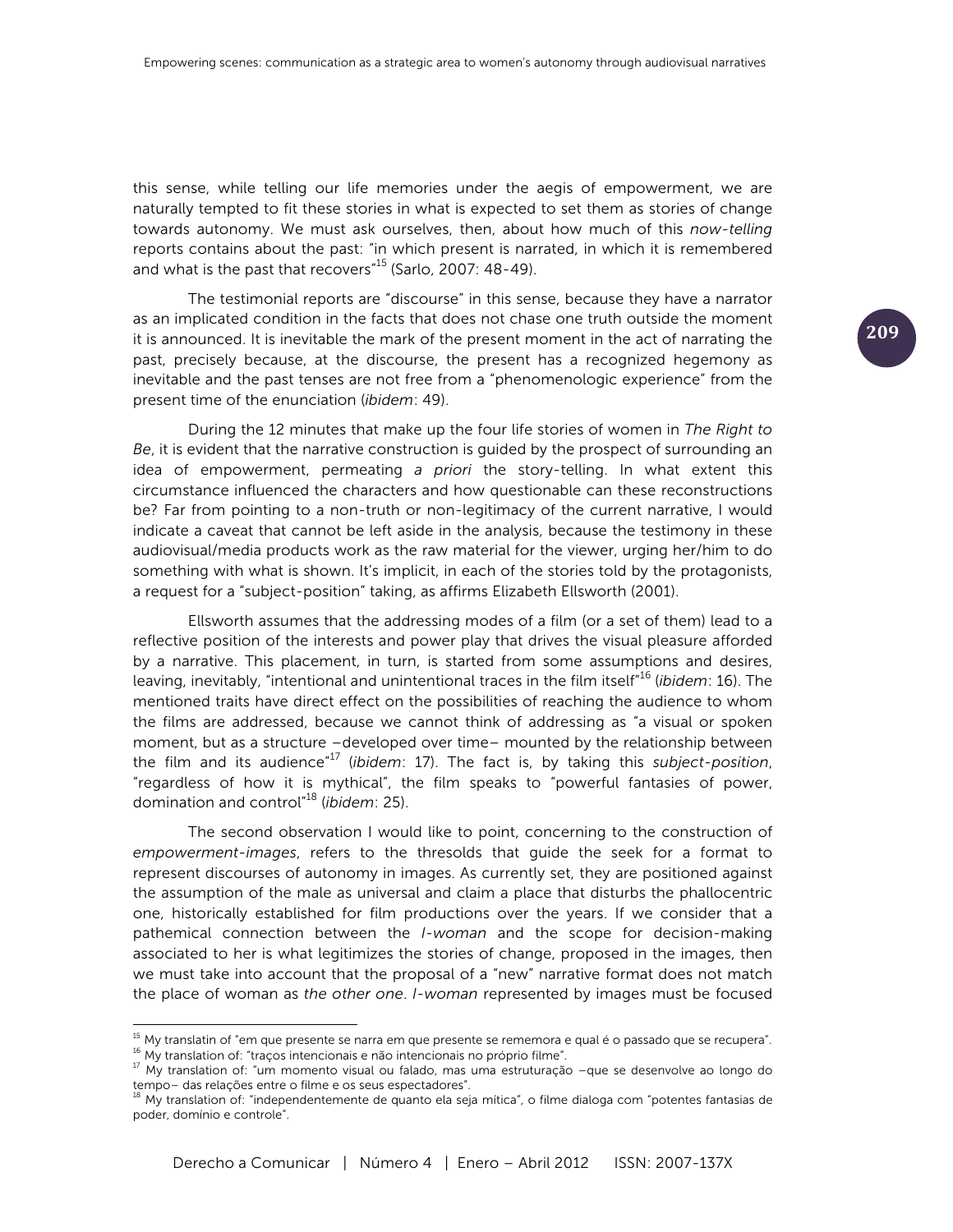on the search for the subjectification of this "new" female figure, not simply constituted by the figure of the *non-man*.

Being addressed to the female subject who stated her autonomy and act in view of bringing out her *own voice* does not presuppose that the productions regarding empowerment issues do break all addressing formats traditionally developed in the mainstream, i.e., does not mean they are actually *images-empowerment*. We can´t think that a change in addressing modes for a particular type of film corresponds to a radical shift on its narrative structures, nor for those who produce and much less to the audience. There is a connection between the narrative of a certain kind of film experience and the spectator –that is, between form/content of an image sequence and how it drives the emotions of the beholder– that is geared to that specific type of production. In a large measure, it's a relationship established between a particular social practice and the ways it creates bonds with its subjects through one (or several) cultural identity(ies) (Ellsworth, 2001).

Approaching the theme in a more complex way, we can say that what is at stake here is not a mode, but an addressing event, which operates in the interstices between the narratives of empowerment and the uses that the reception makes of it. In order to reach the public to whom these audiovisual products are addressed, "the viewer must enter into a particular relationship with the history and imaging system of the films<sup>19</sup> (Ellsworth, 2001: 14). Also according to Ellsworth:

If you understand what is the relationship between the text of a film and the experience of the viewer, for example, you may be able to change or influence, and even control, the response from the viewer, producing a film in a particular way. Or you may be able to teach viewers how to resist or subvert who the film thinks they are or who the film want them to be<sup>"20</sup> (2001: 12).

The viewers are never simply who images think they are. The fact that the films are addressed to the *woman-subject*, working her possibilities of decision-making does not mean that all women will feel identified with them. There are many possible variants, starting from the fact that the issues addressed as a prospect of empowerment may not interest all women. Furthermore, we could assume that the time in each of these short films is not enough to establish a pathemical relationship with the spectator, and, thus, a sense of belonging. Still, when dealing with a specific film genre, the viewer could simply not like documentaries, which does not mean she wouldn't like to view scenes about the theme depicted in a fiction film, for example.

Speaking of a particular audience to which a particular film or set of them is addressed does not presuppose that we can assume, therefore, the principle that there will necessarily be points of convergence among all individuals of that representative public, i.e., there isn't an identification process that is unique. By this, we can postulate

 $^{19}$  My translation of: "a espectadora deve entrar em uma relação particular com a história e o sistema de imagem dos filmes".

<sup>&</sup>lt;sup>20</sup> My translation of: "Se você compreender qual é a relação entre o texto de um filme e a experiência do espectador, por exemplo, você poderá ser capaz de mudar ou influenciar, até mesmo controlar, a resposta do espectador; produzindo um filme de forma particular. Ou você poderá ser capaz de ensinar os espectadores como resistir ou subverter quem um filme pensa que eles são ou quem um filme quer que eles sejam" (2001: 12).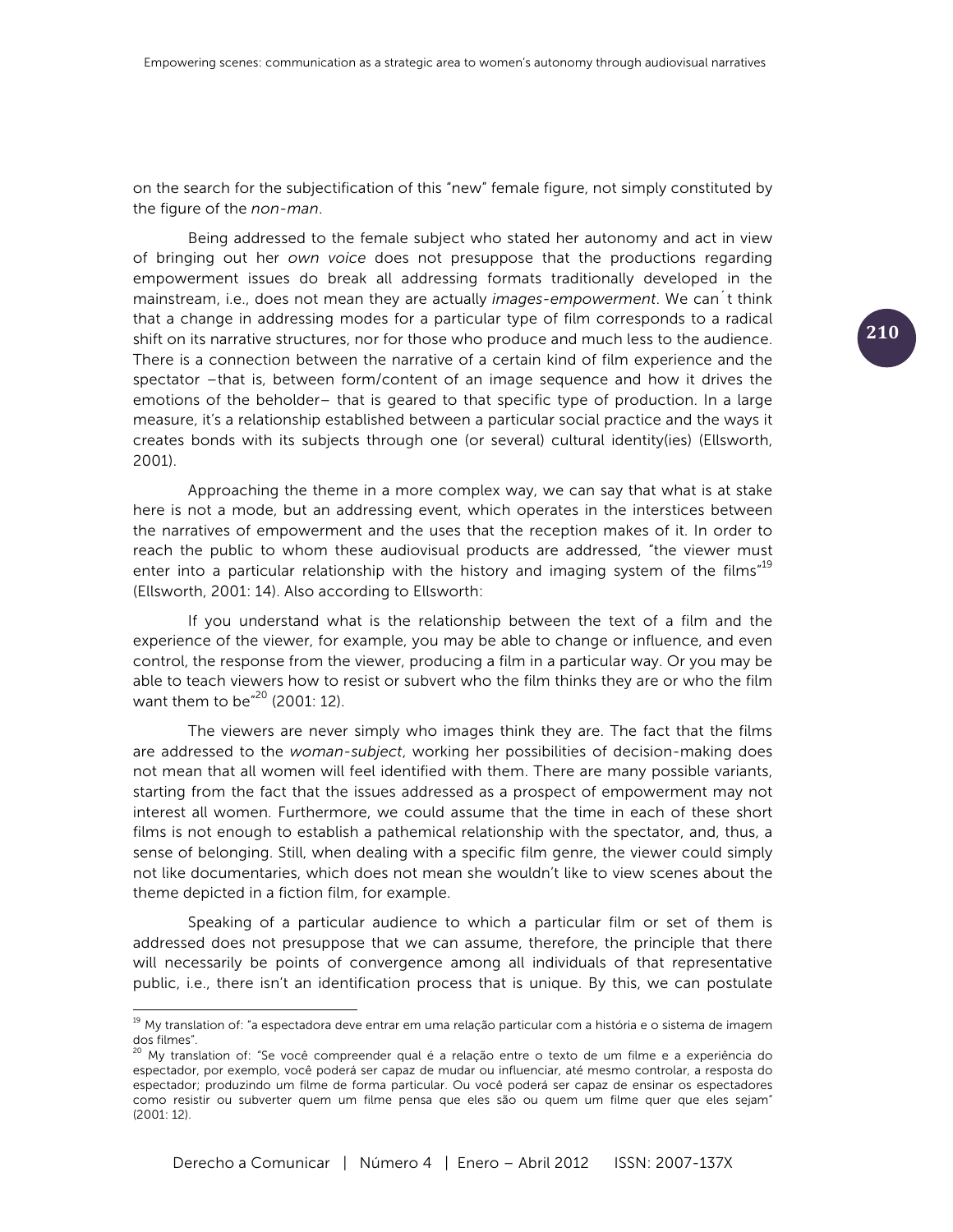that the compilation *The Right to Be* provides empowerment processes for women in the measure of success of its addressing event.

It is noteworthy that we can only consider empowerment as a process, in a dynamics of continuities, transformations and even setbacks in relation to an existing setup. Thus, the fact that there is a film addressing event created to set a certain kind of narrative project, focused on autonomy for women, could already represent a rupture on production and media agency modes, through a logic that does not intend to be timeless, but, on the contrary, is allocated in the temporality of narration, "a body condition experienced as existential mediation between the *soi* and the world"<sup>21</sup> (D'Avila Neto & Baptista, 2007: 4). Could it be the tip of the iceberg, which drags the possibility of triggering more significant changes?

### **4. DID YOU ENJOY IT? POST-ACT REFLECTIONS**

When we deal with empowerment in the context of autonomy for women, we are referring to the need to get along with the articulation of social differences and the mapping of the power spheres related to gender issues, in their possibilities of mobility and destabilization. The idea of empowerment is primarily a discourse of representation (Bhabha, 1998) manifested in a process through which those who were denied the ability to make strategic choices involving their lives, acquire such capability (Kabeer, 1999).

Returning to some issues discussed in this article, it is worth noting, therefore, that the discourse in a film narrative that aims to stimulate women's empowerment processes can only be based upon the articulation of the three following remarks:

a) The audiovisual media culture is a significant phenomenon in our societies, and comprises, nowadays, a wide range of consumers/viewers. In this sense, it is legitimate to think in a production of image-empowerment as a representative locus of tensions, power assertions and construction of gender identities. To disregard women as subjects of enunciation through images means close our eyes to the influence that exerts its contents in our everyday lives.

b) Women as this "new" subject, which reverses the balance of forces present in the audiovisual narratives, can promote differentials in their statements as long as they enhance pathemical processes to construct the dramatic action, linking narrative and passion. This is because the pathemized subject, i.e., the one whose passion is called into the action narrative, comes into existence when feels identified and establishes bonds of belonging to the subject from the narrative. That's how, in fact, the representation of women as subjects of the autonomy processes may be associated with the imaginary of women as an experience, as an agent of change.

c) The addressing event related to the production of *empowerment-images* is all the more effective the more it calls to a position-taking. However, there is no way of thinking that the displacement of conventional forms of addressing involves an abandonment of narrative formats already established. Suggest this possibility (if it was

 $^{21}$  My translation of: "de uma condição corporal vivida como mediação existencial entre o soi e o mundo".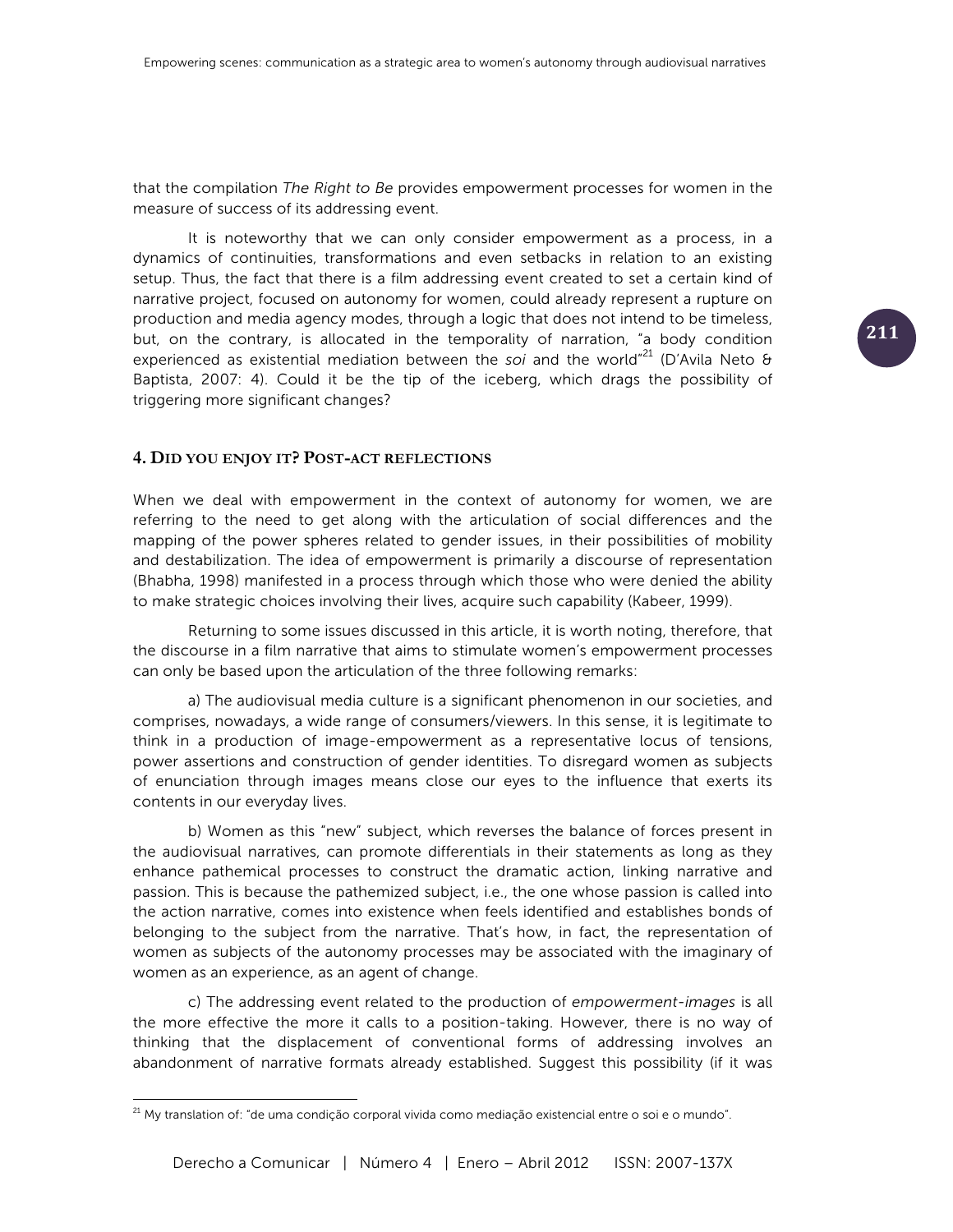feasible) would mean fall in the risk of alienation by emptying the narrative. Still, we can't think on the categorizations of the subjects to whom the films are addressed simply as *this or that*. It is common to find out the falls on a dualism that restricts the forms of interpretation about addressing events, but these trends are, rather than simplistic, not achievable, and not even desirable. The spectrum of negotiations and contradictions is far more complex than that.

Women figure themselves in different ways, by many factors of self-identification and representation. It does matter, in this figuration, the place of voice and the embodiment strategies, in addition to the socio-cultural structures that are demarcated (or not) in the representation, such as class, sexual preference, ethnicity, etc. Thus, the different processes of figuration for women inevitably imply tensions that arise from the variants through which it (the processes) are expressed. "The body, in the same way that language, is also a place for expression of power<sup>"22</sup> (D'Avila Neto & Baptista, 2007: 8).

 $^{22}$  My translation of: "O corpo, do mesmo modo que a linguagem, também é um lugar de expressão do poder."